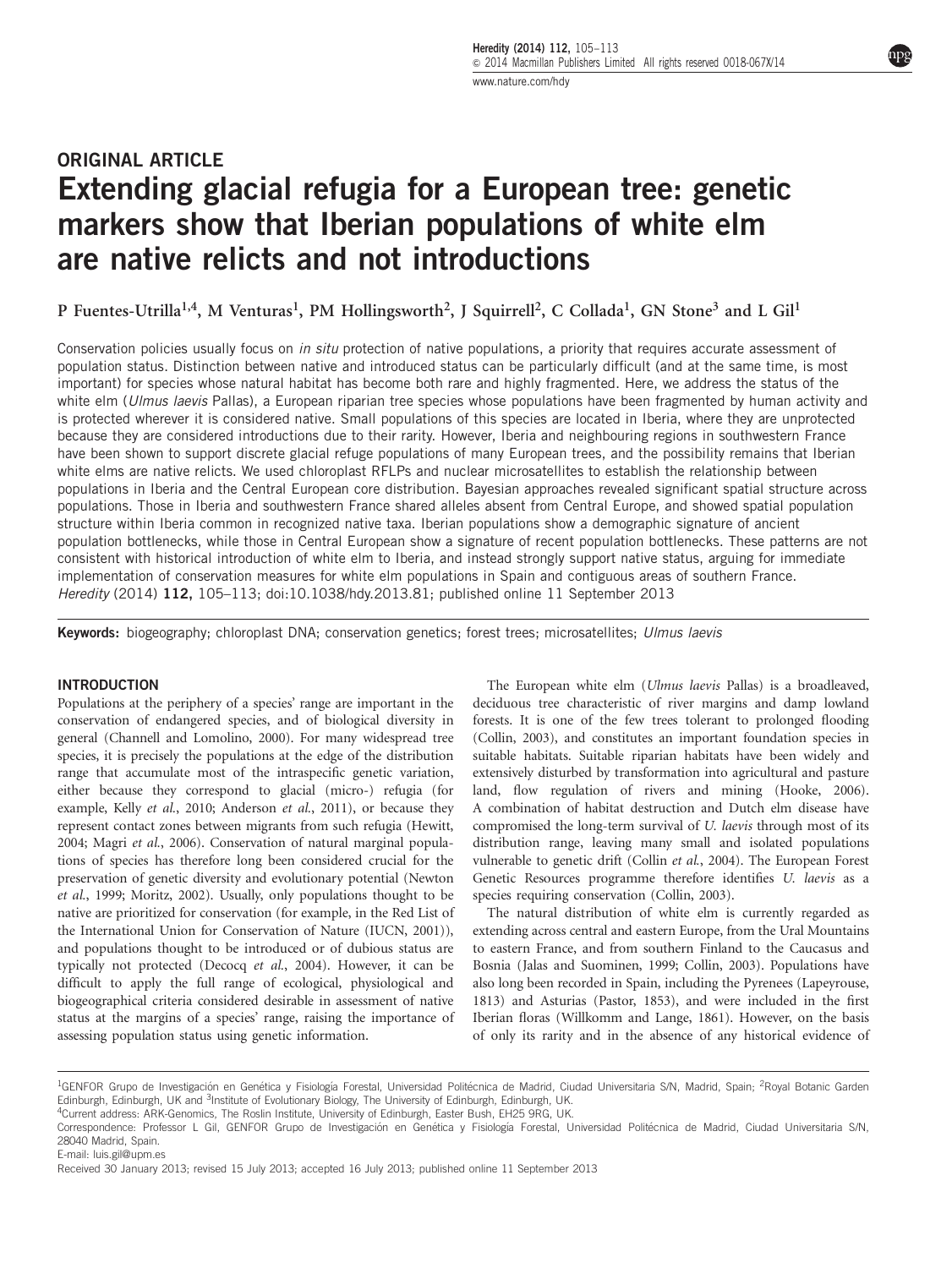Native status of marginal populations of Ulmus laevis P Fuentes-Utrilla et al

introduction, this species is currently considered introduced in Spain ([Navarro and Castroviejo, 1993](#page-7-0); [Collin, 2003\)](#page-7-0) and it has been excluded from subsequent Spanish floras ([Ceballos, 1966](#page-7-0); [Ruiz de la](#page-7-0) [Torre, 1971\)](#page-7-0). As a result, populations of U. laevis in the Iberian Peninsula and neighbouring regions of southern France ([Timbal and](#page-8-0) [Collin, 1999\)](#page-8-0) are unprotected. The alien status of white elm in Iberia was challenged by [Segura \(1973\)](#page-7-0) following discovery of a previously unknown population in Central Iberia, and over the last 10 years 53 Spanish locations for this species have been found during field surveys by the Spanish Elm Conservation and Breeding Programme (SECBP). The key question is whether these geographically widespread but very local populations represent native relict fragments, or the dispersed introductions inferred for some other species ([Decocq](#page-7-0) et al., 2004; Gil et al.[, 2004\)](#page-7-0).

Fossil records, particularly pollen, can provide conclusive evidence of native status for some plants [\(Webb, 1985](#page-8-0); [Postigo-Mijarra](#page-7-0) et al., [2008](#page-7-0)). However, pollen is only identifiable at the genus level for European elms [\(Stafford, 1995\)](#page-7-0). In the absence of fossil data, neutral genetic markers can offer evidence as to the native status of populations of uncertain origin. Native Iberian populations of widespread European trees are commonly divergent genetically from populations in central and eastern Europe, reflecting confinement to, and limited gene flow between, discrete glacial refugia through the Pleistocene [\(King and Ferris, 1998](#page-7-0); Petit et al.[, 2002](#page-7-0); [Hampe](#page-7-0) et al., [2003](#page-7-0); [Rendell and Ennos, 2003](#page-7-0); [Heuertz](#page-7-0) et al., 2004; [Magri](#page-7-0) et al., [2006](#page-7-0); [Maliouchenko](#page-7-0) et al., 2007). Such separation is also commonly associated with region-specific genetic variation in Iberia and immediately contiguous regions of southern France that is absent from Central Europe and regions further east.

In contrast, introduced populations are characterized by possessing a subset of genetic diversity found in source populations [\(Stone and](#page-8-0) [Sunnucks, 1993](#page-8-0)). If introduced from a single alternative refuge population, introductions are often genetically depauperate [\(Webb,](#page-8-0) [1985](#page-8-0); [Stone and Sunnucks, 1993;](#page-8-0) [Bossdorf](#page-7-0) et al., 2005), though introductions or colonizations from multiple populations can, together, show higher genetic diversity than any single source (for a natural example in Fagus, see [Comps](#page-7-0) et al., 2000).

Under the 'Relict hypothesis', we expect Iberian populations to possess regionally private genetic diversity absent from Central Europe. Under the 'Introduction hypothesis' we expect Iberian populations to contain a subset of genetic diversity associated with the Central European core distribution of white elm, and to lack regionally private genetic variants. Here, we test these hypotheses using chloroplast (cpDNA) RFLP and nuclear (nDNA) microsatellite markers for European populations of U. laevis sampled from Spain, neighbouring regions of southern France and Central Europe. We build on a previous analysis using only samples from Europe outside Iberia ([Whiteley, 2004\)](#page-8-0) that identified three cpDNA haplotypes in U. laevis: a common haplotype A, extending from France to NW Russia, and two rare haplotypes—haplotype B confined to southern France and haplotype C confined to the Balkans and SW Russia. [Whiteley](#page-8-0) [\(2004\)](#page-8-0) argued that the presence of both haplotypes A and C in Russia is compatible with a core Russian glacial refuge, from which current white elm populations would have originated by range expansion. This idea was first proposed by [Huntley and Birks \(1983\).](#page-7-0) However, [Whiteley \(2004\)](#page-8-0) also recognizes that the southern distributions of haplotypes B and C could indicate additional refugia.

In order to further discriminate between the Relict and Introduction hypotheses, we also use a combination of analyses [\(Williamson-](#page-8-0)[Natesan, 2005](#page-8-0)) that permit detecting population bottlenecks over recent and longer timescales. If Iberian white elms are descendants of

repeated isolated introductions of small numbers of individuals from larger source populations, we expect them to show signatures of recent population bottlenecks [\(Garza and Williamson, 2001](#page-7-0)).

#### MATERIALS AND METHODS

# Sampling

Our analysis incorporates data for 242 elms from 20 populations, 186 individuals from 11 populations in Spain and 56 individuals in 9 populations from the rest of Europe. Sampling in Iberia spanned the known distribution (Figure 1, Supplementary Table S1). Four Spanish populations (ATA, ERR, ORO and TDU) correspond to the populations considered 'naturalized' (but of no specified origin) in the Flora Iberica [\(Navarro and Castroviejo, 1993\)](#page-7-0). The remainder comprises locations discovered during SECBP field surveys. Whenever possible we sampled trees separated by  $>50$  m in order to avoid collecting leaves from closely related individuals, as this could result in a bias in allele frequency and diversity parameters estimates [\(Ruiz-Guajardo](#page-7-0) et al., 2010).

The 56 European U. laevis DNA samples from France, Belgium and Germany were obtained from the Royal Botanic Garden of Edinburgh (RBGE) (see Figure 1). These are a subset of samples from the EU project 'Coordination for conservation, characterization, collection and utilization of genetic resources of European Elms' (RESGEN CT96-78) [\(Collin](#page-7-0) et al., 2004) and were included to represent genetic diversity in the core distribution for this species (shaded grey in Figure 1).

#### DNA extraction and scoring of molecular markers

We extracted DNA from fresh leaves using a modified protocol from the study by [Dumolin](#page-7-0) et al. (1995), in which  $\sim$ 1 cm<sup>2</sup> of ground leaf material and 20–30 mg of insoluble polyvinylpirrolidone were combined with 1 ml of  $1 \times$  ATMAB buffer, plus 0.1% w/v 1,4-Diothiothreitol.

Chloroplast DNA (cpDNA) was analysed by PCR–RFLP using regions trnS–trnfM, trnH–trnK and trnD–trnT [\(Demesure](#page-7-0) et al., 1995), previously



Figure 1 Location of the 20 populations of  $U$ . laevis included in this study (white circles). Population codes correspond to [Table 1](#page-3-0). Spanish populations were chosen to cover the known species range. The shaded area shows the most recent distribution map of  $U$ . laevis published by the European Forest Genetic Resources Programme (EUFORGEN), including the populations of South France ([Collin, 2003\)](#page-7-0). (Map created using Lambert's equal-area projection).

<span id="page-1-0"></span>106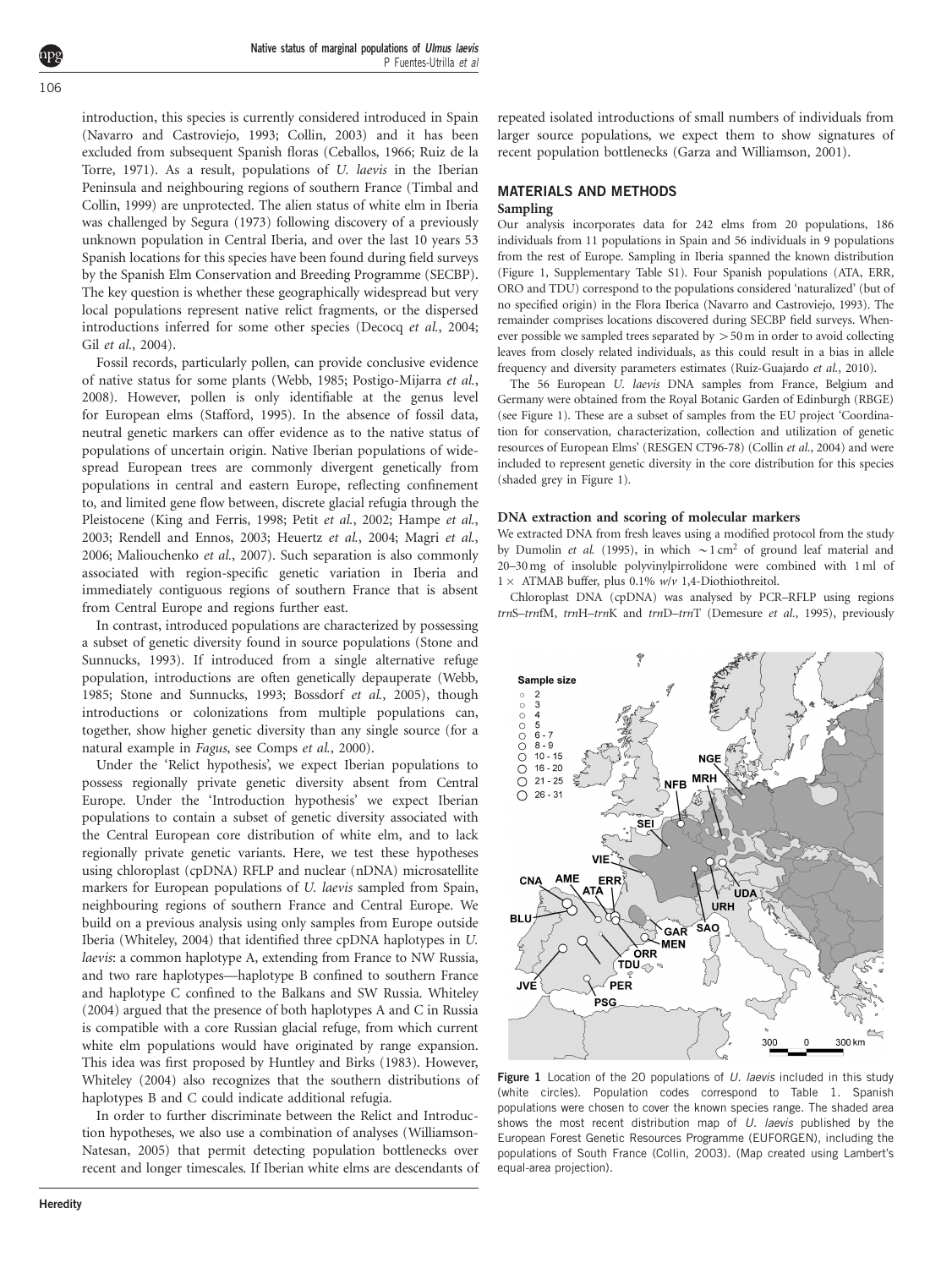shown to vary in European elms (Gil et al.[, 2004;](#page-7-0) [Whiteley, 2004\)](#page-8-0). Amplicons were digested with restriction enzymes (fragment-enzyme combinations: SfM-MvaI, HK-HaeIII, DT-TaqI). Restriction fragments were separated by electrophoresis in 8% non-denaturating polyacrylamide gels and visualized using silver staining. Chloroplast haplotypes were then assigned by combining the observed polymorphisms of each PCR fragment-restriction enzyme combination. Correspondence of observed haplotypes to those previously described ([Whiteley, 2004](#page-8-0)) was established with reference to 39 common samples stored at the RBGE (Whiteley, pers. comm.).

To verify sequence conservation of the PCR–RFLP haplotypes across their distribution ranges, the two observed haplotypes for the SfM digest region (the only variable region) were sequenced for eight samples (four from Spain, two from France, one from Belgium and one from Germany, specified in Supplementary Table S1), spanning the distribution of both haplotypes. SfM products were sequenced on a CEQ 8000 Beckman-Coulter automated sequencer (Beckman-Coulter, Brea, CA, USA), and edited and aligned using Geneious Pro 5.1.7 (Biomatters, Auckland, New Zealand).

Five nuclear microsatellite loci (ulm2, ulm3, ulm6, ulm9 and ulm19) developed for U. laevis were screened following PCR conditions given in [Whiteley](#page-8-0) et al. (2003). PCR products were denatured and separated in 6%  $(w/v)$  acrylamide:bisacrylamide (19:1) gels using a Li-Cor 4300 automatic sequencer (Li-Cor Biosciences, Lincoln, NE, USA), and alleles were scored using Gene ImagIR 3.56 (Scanalytics, Milwaukee, WI, USA). A molecular size standard (Sequamark, Invitrogen, Carlsbad, CA, USA) was included in each gel for the identification of allele sizes. All 242 samples were screened for all loci.

#### Bayesian identification of genotype pools in U. laevis

Two Bayesian clustering programs were used to assess population structure in the microsatellite data set: STRUCTURE v.2.1 ([Pritchard](#page-7-0) et al., 2000) and BAPS v.4.0 ([Corander](#page-7-0) et al., 2008). First, we used STRUCTURE to reveal individualbased patterns in genetic variation without prior information on sample geographic origin. We performed three independent runs for each value of K from 1–21 (number of sampling locations plus one). The no admixture ancestry model was assumed, as it is more successful at detecting subtle differentiation [\(Pritchard and Wen, 2003\)](#page-7-0). We used a MCMC length of 1 200 000 with burnin length of 200 000 (enough for the summary statistics to have converged). For values of  $K \geq 2$  the proportion of each individual's genotype assigned to each genetic cluster was roughly symmetric, indicating no population structure ([Pritchard and Wen, 2003](#page-7-0)). To detect subdivision within the two clusters observed, the analysis was repeated independently for individuals included within them ([Pritchard and Wen, 2003\)](#page-7-0). Second, we used BAPS to incorporate sample geographic information. The 56 samples from the RBGE represent individuals sampled over larger geographical areas rather than from discrete populations. To allow incorporation of geographic location information for these samples, we divided them into nine groups based on geographic proximity and shared watershed (Supplementary Table S1). Geographic coordinates of each group were approximated using the geographic centroid of the individual sample origins. These nine groups were added to the 11 Iberian populations to give 20 geographic groupings in the BAPS analysis using the 'clustering of groups of individuals' option. There was not enough information in the data set to get conclusive results using individual clustering. We carried out 10 independent simulations for each value of K from 1-21.

#### Measures of genetic diversity and population structure

We compared the diversity and distribution of genetic variation for both cpDNA and microsatellite markers for each of the 11 Spanish populations, and for the genotype groupings supported by BAPS. We did not consider the nine post hoc Central European sample sets as populations in this context. Using the distance between observed haplotypes, cpDNA genetic diversity parameters corrected for variation in population sizes [\(Pons and Petit, 1995\)](#page-7-0) were calculated for each population  $(h_k)$ , and region  $(h_S)$ , and overall populations  $(h_T)$ , together with the coefficient of genetic differentiation among subpopulations  $(G<sub>ST</sub>)$  within Iberia and among BAPS clusters using HAPSTEP [\(http://](http://www.pierroton.inra.fr/genetics/labo/Software/) [www.pierroton.inra.fr/genetics/labo/Software/](http://www.pierroton.inra.fr/genetics/labo/Software/); [Pons and Petit, 1996\)](#page-7-0). An analysis of molecular variance (AMOVA) was run using GENALEX [\(Peakall](#page-7-0)

[and Smouse, 2006\)](#page-7-0) to test significance of genetic diversity partitioning among BAPS clusters, among groups of individuals within BAPS clusters, and within populations, based on 999 permutations.

From the microsatellite data, we estimated mean number of alleles (A), mean allelic richness per sample (Rs), the number of regionally private alleles  $(Ap)$ , percentage of polymorphic loci  $(P)$ , mean expected  $(H<sub>E</sub>)$  and observed  $(H<sub>O</sub>)$  heterozygosities and inbreeding coefficients  $(F<sub>IS</sub>)$  using FSTAT ([Goudet,](#page-7-0) [2001\)](#page-7-0). We calculated these parameters for the Spanish populations and, at the regional level, for the BAPS groups. The latter regional analysis is also intended to reduce potential biases introduced by small sample sizes in the Central European populations. We tested the statistical significance of differences in diversity parameters between regions in FSTAT using either a Mann–Whitney U-test (A) or permutation tests (Rs,  $H_F$  and  $F_{IS}$ ). We tested departures from Hardy-Weinberg equilibrium (HWE) within populations, within regions and overall using permutation tests in FSTAT. We estimated the population differentiation parameter  $F_{ST}$  ([Weir and Cockerham, 1984](#page-8-0)) for populations within Iberia, and between BAPS groups using FSTAT; significant deviations from zero population differentiation were assessed with permutation tests. We carried out an AMOVA analysis of microsatellite diversity using GENALEX at the same hierarchical levels used in analysis of the cpDNA data.

Finally, we used BayesAss [\(Wilson and Rannala, 2003](#page-8-0)) to estimate rates of recent migration (over the last several generations, which correspond to the time scale of putative human-mediated movement of U. laevis) among BAPS groups. We performed the analysis with 30 000 000 iterations, with a burnin period of 999 999, and a sampling frequency of 2000. Delta values for allele's frequencies, migration rate and inbreeding were set to 0.15 (default value).

#### Demographic analysis

We used M-value [\(Garza and Williamson, 2001\)](#page-7-0) and BOTTLENECK v.1.2.02 ([Cornuet and Luikart, 1996\)](#page-7-0) analysis of microsatellite data to assess the evidence for population bottlenecks in all Iberian populations containing  $>11$  individuals, and, across western Europe, in the genetic clusters supported by BAPS. M-value is the mean ratio of the number of alleles to the range in allele size. This ratio decreases when a population is reduced in size, and  $M$ -values of  $< 0.68$  are indicative of a genetic bottleneck [\(Garza and](#page-7-0) [Williamson, 2001](#page-7-0)). For the BOTTLENECK analysis, we ran a Wilcoxon sign rank test with 10 000 iterations under the infinite alleles (IAM), stepwise mutation (SMM) and the two-phase (TPM) models. The SMM and IAM represent two extreme mutation models, with the SMM being the most conservative model to test for heterozygosity excess [\(Cornuet and Luikart, 1996](#page-7-0)). As the TPM may more closely capture the mutation behaviour of microsatellites ([Di Rienzo](#page-7-0) et al.[, 1994;](#page-7-0) [Williamson-Natesan, 2005](#page-8-0)), here we emphasize results with this approach. Simulation studies ([Williamson-Natesan, 2005](#page-8-0)) have shown that tests based on the range in allele size conditioned on the number of alleles (M-value) are better able to detect a bottleneck lasting several generations followed by demographic recovery (see also [Garza and Williamson, 2001\)](#page-7-0). In contrast, tests based on heterozygosity given the number of alleles (BOTTLENECK) are better able to identify recent, less-severe bottlenecks. Our premise is that because Iberian populations have been rare throughout recorded history, a bottleneck signature in allele-size distributions is more likely to be associated with remnant native populations than a recent introduction.

#### RESULTS

#### Bayesian analysis of population structure

STRUCTURE analysis supported division of Europe-wide samples into two clusters (named I and II) that correspond to two geographic regions [\(Table 1](#page-3-0)). Cluster I comprised six populations in southwestern Europe: five in western and southern Spain (CNA, AME, BLU, JVE and PSG), all with a high  $(>0.750)$  proportion of membership assigned to cluster I, and the southern-most French group of individuals (GAR), with an assignment probability of 0.649. The remaining Iberian populations and European groups were assigned to Cluster II with probabilities ranging from 0.537–0.995. When each cluster was analysed independently, only cluster II showed evidence of further substructure, and was divided into two subclusters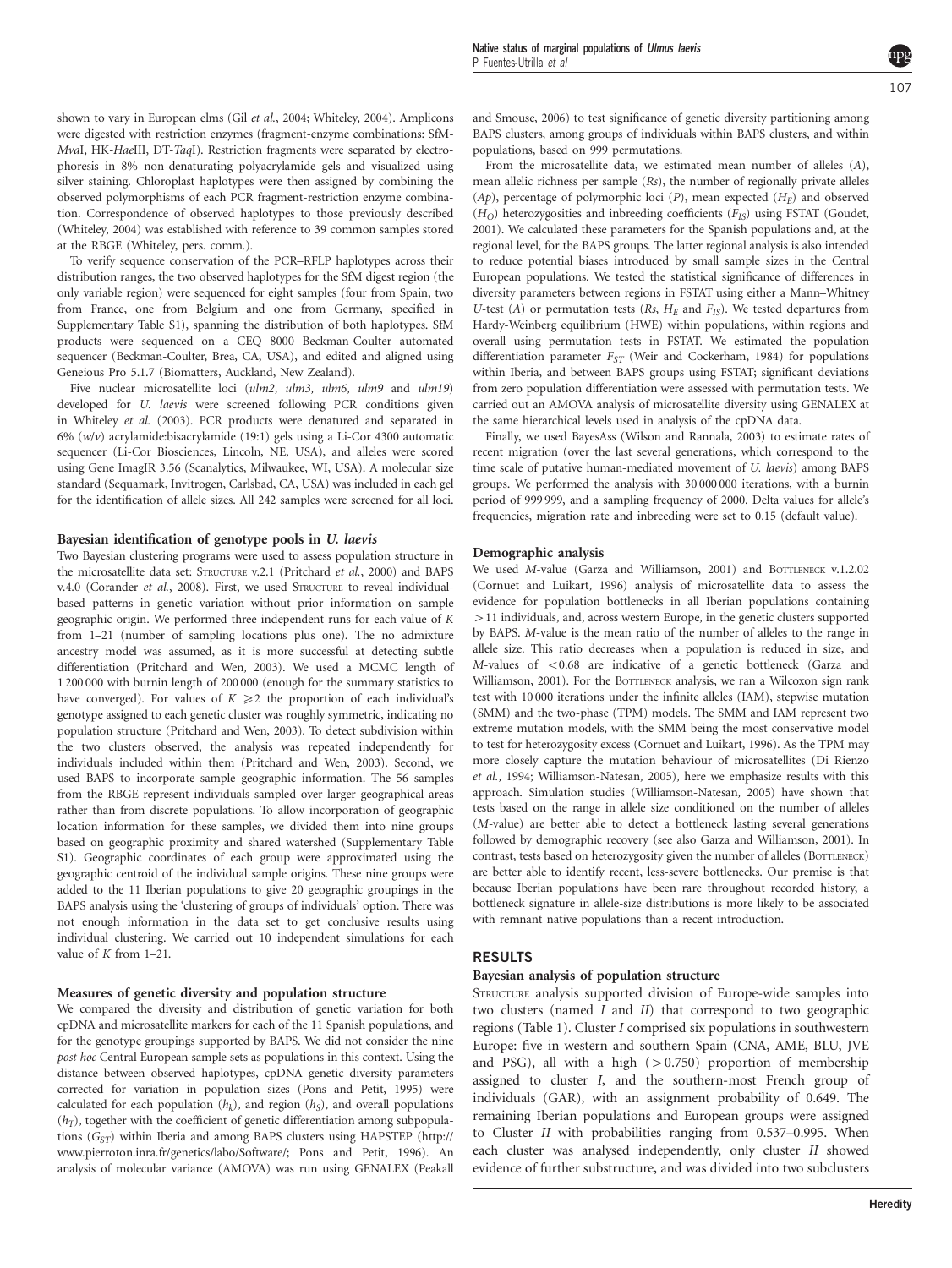<span id="page-3-0"></span>108

Table 1 Classification of U. laevis populations into genetically homogeneous clusters and subclusters inferred from the STRUCTURE analysis [\(Figure 1\)](#page-1-0)

| Population | Country        | Ν              | Cluster-subcl. | Prob cl (subcl) |
|------------|----------------|----------------|----------------|-----------------|
| <b>JVE</b> | Spain          | 20             |                | 0.935           |
| <b>PSG</b> | Spain          | 6              |                | 0.753           |
| <b>BLU</b> | Spain          | 31             |                | 0.907           |
| CNA        | Spain          | 30             |                | 0.854           |
| AME        | Spain          | 7              |                | 0.983           |
| GAR        | France         | 3              | I              | 0.649           |
| <b>PER</b> | Spain          | 25             | II(a)          | 0.662(0.631)    |
| <b>ATA</b> | Spain          | 13             | II(a)          | 0.588(0.633)    |
| <b>ORO</b> | Spain          | 15             | II(a)          | 0.779 (0.756)   |
| <b>ERR</b> | Spain          | 23             | II(a)          | 0.829(0.857)    |
| <b>MEN</b> | Spain          | 14             | II(a)          | 0.866(0.912)    |
| VIE        | France         | 3              | II(a)          | 0.537(0.926)    |
| <b>TDU</b> | Spain          | $\overline{c}$ | II(b)          | 0.973 (0.885)   |
| <b>SEI</b> | France         | $\overline{c}$ | II(b)          | 0.940(0.657)    |
| <b>SAO</b> | France         | 6              | II(b)          | 0.769(0.608)    |
| URH        | France-Germany | 12             | II(b)          | 0.864(0.571)    |
| <b>UDA</b> | Germany        | 13             | II(b)          | 0.825(0.706)    |
| <b>NFB</b> | Belgium-France | 9              | II(b)          | 0.821(0.743)    |
| <b>MRH</b> | Germany        | 4              | II(b)          | 0.988(0.777)    |
| <b>NGE</b> | Germany        | 4              | II(b)          | 0.995(0.799)    |

The proportion of individuals from each population assigned to each group is indicated.  $N =$  number of samples per population included in the analysis.

(*IIa* and *IIb*, Table 1). Subcluster *IIa* is formed by five populations from central and northern Spain (PER, ATA, ERR, ORO and MEN) plus a group of individuals from southern France (VIE). Subcluster IIb comprises the groups from the core distribution of the species in central Europe (SAO, SEI, NFB, URH, UDA, MRH and NGE), plus one Spanish population (TDU, with only two individuals). STRUCTURE analysis is a conservative grouping approach agnostic of prior geographic origin. Grouping of TDU in subcluster IIb is the only geographic inconsistency observed, suggesting that it is valid to use BAPS to incorporate further geographic information.

BAPS results provided strong posterior probability (88%) support for allocation of individuals into five genetic groups showing clear geographical structure (Figure 2). Cluster A includes the core Central European populations from northern and eastern France, Belgium and Germany, whereas clusters B–E comprise populations in Spain, western and southern France. Cluster B comprises 5 populations in central and northern Spain and the two southern-most French populations. This BAPS cluster contains most of the same individuals in STRUCTURE's subcluster IIa, with the addition of the individuals from site TDU in central Spain (the outlier in STRUCTURE subcluster IIb) and GAR (a population assigned with relatively low probability to in STRUCTURE cluster  $I$ ). Clusters  $C$  and  $E$  each consisted of one Spanish population (MEN and CNA respectively). Cluster D comprises four Spanish populations located in separate watersheds (AME, BLU, JVE and PSG), also grouped together in STRUCTURE cluster I. It is worth noticing how the incorporation of geographical information in the BAPS analysis seems to help detecting more detailed genetic grouping than STRUCTURE.

#### Genetic diversity

Chloroplast DNA. Of the three cpDNA regions analysed by PCR– RFLP, only fragment SfM was polymorphic, with two size variants in one of the two fragments obtained after digestion with MvaI. This



Figure 2 Distribution of cpDNA haplotypes and clusters of populations based on five nuclear microsatellites for  $U$ . laevis. The two cpDNA haplotypes are shown in blue (A) and red (B). Pie charts represent the proportion of individuals observed for each haplotype in each population (Table 1), with sizes proportional to the number of individuals analysed. For the nuclear SSR markers, the map shows the Voronoi tessellation and assignment to the five clusters (A–E) obtained with BAPS (map created using Lambert's equal-area projection).

polymorphism distinguished two cpDNA haplotypes—A (1241 base pairs, bp) and B (1248 bp) differing by a 7-bp sequence (TAATAAA) present in haplotype B. Haplotype A was the commonest haplotype (75.3% of 150 samples analysed) [\(Table 2](#page-4-0), Figure 2). It was the only variant detected in Central European samples, and was also found in nine Spanish populations (of which it was fixed in seven; [Table 2](#page-4-0)). Haplotype B (24.7% of individuals) was restricted to Iberia, being found in four Spanish populations, and fixed in two (ERR, ORO) ([Table 2](#page-4-0)). Iberian populations showed low within-population diversity ( $h<sub>S</sub> = 0.067$ ). However, the presence of haplotype B in these populations resulted in moderate total diversity  $(h_T = 0.440)$  and high population differentiation ( $G_{ST}$  = 0.847). When BAPS groupings were considered, all cpDNA variation was restricted to cluster B in central-north Iberia plus southern France  $(h_k = 0.440)$ , with all other clusters fixed for haplotype A, resulting in lower total genetic diversity ( $h_T = 0.274$ ). Genetic differentiation among clusters was relatively high ( $G_{ST} = 0.679$ ), although lower than among Iberian populations alone. AMOVA for Iberian populations showed that the majority (52%) of the genetic variation was found among BAPS clusters, with  $\sim$ 35% of variation observed among populations within clusters and only 13% within clusters (Supplementary Table S2). These percentages represent significant  $(<0.001)$  spatial structure at each level.

Nuclear microsatellites. Most loci were polymorphic in all 11 Iberian populations, except for 3 of them (AME, JVE and PSG) that were monomorphic at one locus ([Table 2\)](#page-4-0). Overall allelic diversity of Iberian populations was relatively low  $(A = 2.62, Rs = 1.91)$ . In the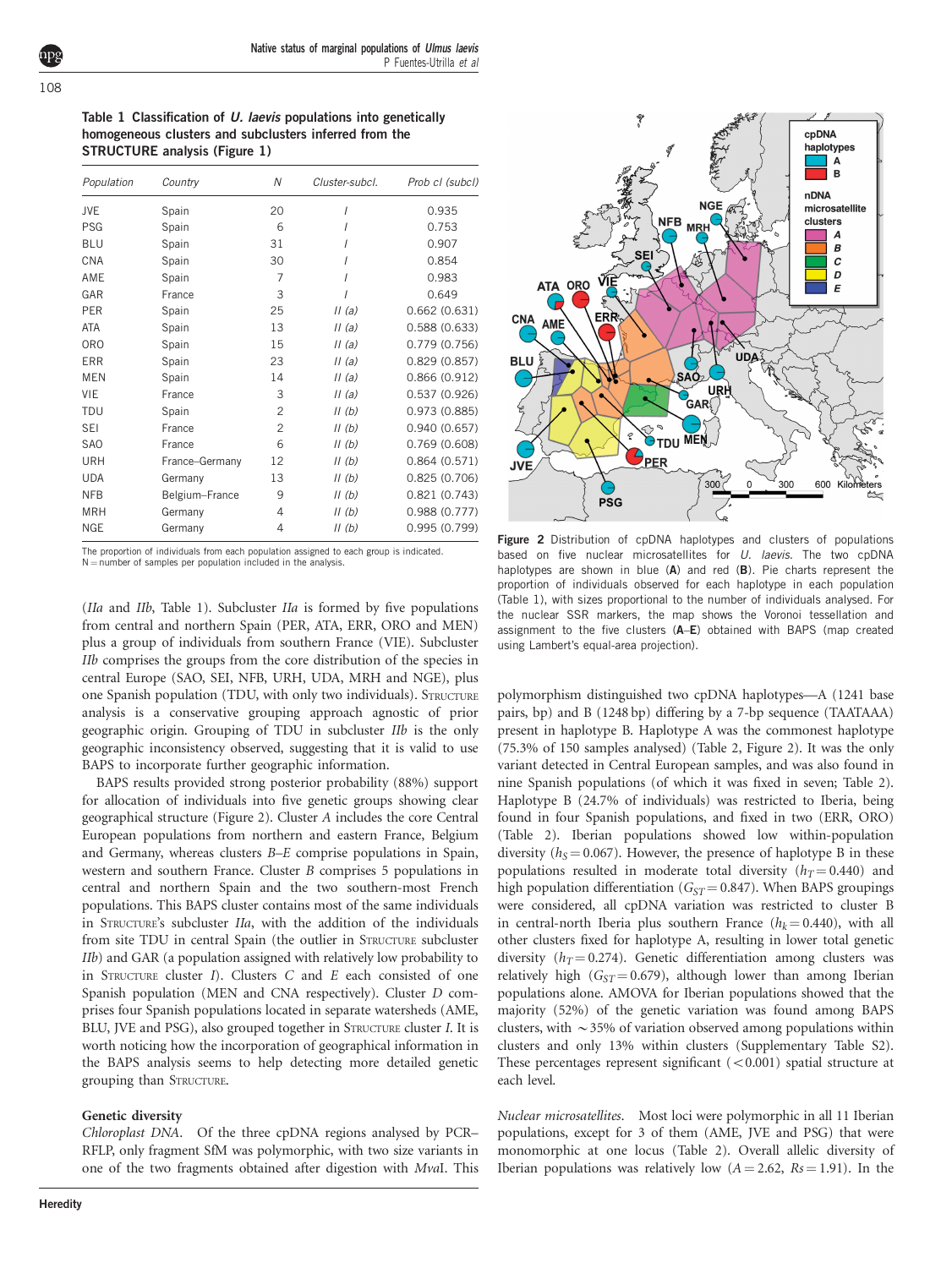| Population         | Chloroplast DNA |                |              | Nuclear SSR |                |                |            |              |                |                |                  |                 |                 |
|--------------------|-----------------|----------------|--------------|-------------|----------------|----------------|------------|--------------|----------------|----------------|------------------|-----------------|-----------------|
|                    | $\overline{N}$  | h.A            | h.B          | $h_k$       | Ν              | $\overline{A}$ | Rs         | Ap           | $\overline{P}$ | H <sub>0</sub> | $H_{\mathsf{E}}$ | $F_{\text{IS}}$ |                 |
| Iberia             |                 |                |              |             |                |                |            |              |                |                |                  |                 |                 |
| AME                | 7               | 7              | $\mathbf{O}$ | 0.000       | $\overline{7}$ | $2.2(1-4)$     | 1.59(0.19) | 0            | 80             | 0.314(0.123)   | 0.312(0.104)     | $-0.008$        | ns              |
| <b>ATA</b>         | 11              | 8              | 3            | 0.436       | 13             | $2.4(2-4)$     | 1.84(0.18) | 0            | 100            | 0.462(0.081)   | 0.433(0.072)     | $-0.067$        | ns              |
| <b>BLU</b>         | 12              | 12             | 0            | 0.000       | 31             | $3(2-6)$       | 1.77(0.15) | $\mathbf{1}$ | 100            | 0.465(0.092)   | 0.395(0.068)     | $-0.174$        | $\star$         |
| CNA                | 12              | 12             | $\Omega$     | 0.000       | 30             | $2.8(2-5)$     | 2.01(0.23) | 0            | 100            | 0.553(0.113)   | 0.496(0.089)     | $-0.116$        | ns              |
| <b>ERR</b>         | 12              | $\mathbf{0}$   | 12           | 0.000       | 23             | $2.6(2-4)$     | 1.92(0.24) | $\mathbf{O}$ | 100            | 0.435(0.103)   | 0.470(0.113)     | 0.074           | ns              |
| <b>JVE</b>         | 12              | 12             | $\Omega$     | 0.000       | 20             | $2.4(1-4)$     | 1.73(0.19) | 0            | 80             | 0.450(0.125)   | 0.387(0.100)     | $-0.163$        | ns              |
| <b>MEN</b>         | 14              | 14             | $\Omega$     | 0.000       | 14             | $2.6(2-4)$     | 1.95(0.22) | $\mathbf{O}$ | 100            | 0.510(0.102)   | 0.477(0.101)     | $-0.069$        | ns              |
| <b>ORO</b>         | 12              | 0              | 12           | 0.000       | 15             | $3(2-4)$       | 1.96(0.17) | $\mathbf{1}$ | 100            | 0.587(0.100)   | 0.481(0.077)     | $-0.220$        | $\star$         |
| PER                | 12              | 2              | 10           | 0.303       | 25             | $3.2(2-6)$     | 2.04(0.25) | 0            | 100            | 0.584(0.090)   | 0.501(0.090)     | $-0.166$        | $^{\star\star}$ |
| <b>PSG</b>         | 6               | 6              | $\Omega$     | 0.000       | 6              | $2.2(1-4)$     | 1.81(0.33) | $\Omega$     | 80             | 0.433(0.180)   | 0.397(0.139)     | $-0.092$        | ns              |
| <b>TDU</b>         | $\overline{c}$  | $\overline{c}$ | $\Omega$     | 0.000       | 2              | $2.4(2-3)$     | 2.40(0.24) | 0            | 100            | 0.600(0.100)   | 0.700(0.122)     | 0.143           | ns              |
| Overall/mean       | 10.2            |                |              |             | 16.9           | 2.62           | 1.91       | 0.18         | 95             | 0.490          | 0.459            | $-0.078$        | ns              |
| <b>BAPS</b> groups |                 |                |              |             |                |                |            |              |                |                |                  |                 |                 |
| Cluster A          | 33              | 33             | $\Omega$     | 0.000       | 50             | $5(2-7)$       | 3.87(0.66) | 8            | 100            | 0.568(0.135)   | 0.513(0.077)     | 0.047           | ns              |
| Cluster B          | 54              | 17             | 37           | 0.440       | 83             | $3.4(2-6)$     | 2.98(0.59) | $\mathbf{1}$ | 100            | 0.518(0.146)   | 0.477(0.101)     | $-0.010$        | ns              |
| Cluster C          | 14              | 14             | $\Omega$     | 0.000       | 14             | $2.6(2-4)$     | 2.59(0.39) | 0            | 100            | 0.510(0.229)   | 0.496(0.089)     | $-0.069$        | ns              |
| Cluster D          | 37              | 37             | 0            | 0.000       | 64             | $3.4(2-6)$     | 2.67(0.47) | $\mathbf{1}$ | 100            | 0.441(0.204)   | 0.404(0.077)     | $-0.092$        | ns              |
| Cluster E          | 12              | 12             | $\Omega$     | 0.000       | 30             | $2.8(2-5)$     | 2.73(0.51) | 0            | 100            | 0.553(0.253)   | 0.596(0.071)     | $-0.116$        | ns              |
| Overall/mean       | 30.0            |                |              |             | 48.2           | 3.44           | 2.96       | 2.00         | 100            | 0.518          | 0.497            | $-0.029$        | ns              |
| Global overall     | 150             |                |              |             | 242            | $5.4(2-8)$     | 2.16(0.21) |              | 100            | 0.526(0.047)   | 0.511(0.062)     | $-0.072$        | ns              |

<span id="page-4-0"></span>Table 2 Genetic variability parameters of twenty populations of Ulmus laevis based on cpDNA and nuclear SSR markers at the population, regional and global level

Abbreviations: N, number of samples; h.A, h.B, number of samples corresponding to haplotypes A and B, respectively; h<sub>k</sub>, intrapopulation genetic diversity; A, mean number of alleles per locus (range); *Rs*, mean estimated allelic richness per sample (s.d., standard deviation); Ap, number of private alleles per population (frequency; only in individual populations); *P*, percentage ot<br>polymorphic loci; H<sub>0</sub>, obs

Spanish populations the lowest values for most genetic diversity parameters were observed in AME  $(A = 2.2, Rs = 1.59)$ , and the highest in PER  $(A = 3.2)$  and TDU  $(Rs = 2.40)$  (Table 2). Allele frequencies for all groupings were in Hardy–Weinberg equilibrium.

Microsatellite data revealed significant population structure among Iberian populations ( $F_{ST}$  = 0.155; P < 0.001) and across all groups of individuals (global  $F_{ST} = 0.143$ ;  $P < 0.001$ ). At the regional level, the test for population differentiation among BAPS clusters was highly significant ( $F_{ST}$  = 0.126; P < 0.001; Supplementary Table S3). Cluster A (Central Europe) showed the highest values in genetic diversity parameters, in terms of mean number of alleles per locus (5.0), mean allelic richness per sample (3.87) and gene diversity ( $H_E$  = 0.513). Three BAPS clusters showed private alleles: cluster A (with eight private alleles) in Central Europe, and clusters B and D in SW Europe (with one private allele each). The AMOVA among BAPS clusters also showed significant  $(P<0.001)$  differentiation at all levels of partitioning (Supplementary Table S2): most (71%) of the variation was found within populations, with 19% among BAPS clusters and only 10% among populations within clusters.

Migration rates among BAPS clusters. Only in two pair-wise comparisons between BAPS clusters were BayesAss migration rates greater than 10%. These were migration from cluster B into cluster A  $(m = 0.21, s.e. = 0.04)$  and migration from cluster D into cluster E  $(m = 0.12, s.e. = 0.10)$  (Supplementary Table S4). The observed migration rate (and 95% confidence interval) in simulated data sets of five populations for when there is no information in the data is 0.0417 (1.79  $\times$  10<sup>-5</sup>, 0.185). Assuming normality in the distribution of migration rates, only the first migration rate (from cluster B into

cluster A) resulted to be significantly different from the no-information migration rate (*t*-test  $P = 0.001$ ).

#### Demographic analysis

The results of the bottleneck tests varied with the method used [\(Table 3](#page-5-0)). Analysis of allele size distributions (M-values) identified bottlenecks in six out of the eight Iberian populations tested  $(M$ -value $< 0.68$ ), and did not detect a bottleneck signal in the two European ones (URH and MRH; [Table 3](#page-5-0)). All BAPS clusters from SW Europe  $(B, C, D, A)$  and  $E$ ) showed a signal of bottlenecking with M-value.

Analyses of heterozygosity (BOTTLENECK) showed significant heterozygosity excess  $(P<0.05$ , Wilcoxon test), indicative of population bottlenecking for five populations under the two-phase model [\(Table 3\)](#page-5-0), comprising four Spanish populations (ATA, CNA, ERR and PER). Only BAPS clusters B and E showed evidence of bottlenecking by this test. No population or genetic cluster showed a heterozygosity deficit indicative of population expansion.

# **DISCUSSION**

#### Is U. laevis native to the Iberian Peninsula?

Our analysis substantially extends the range sampled in previous work on U. laevis ([Whiteley, 2004;](#page-8-0) [Nielsen and Kjær, 2010](#page-7-0)). We show that though populations in Iberia have low absolute genetic diversity, they contain regionally private genetic variation in both chloroplast sequence (haplotype B) and nuclear microsatellites. Differentiation between Iberia/SW France and Central Europe, and spatial structure among Iberian populations are further supported by regional differentiation of BAPS genotype clusters.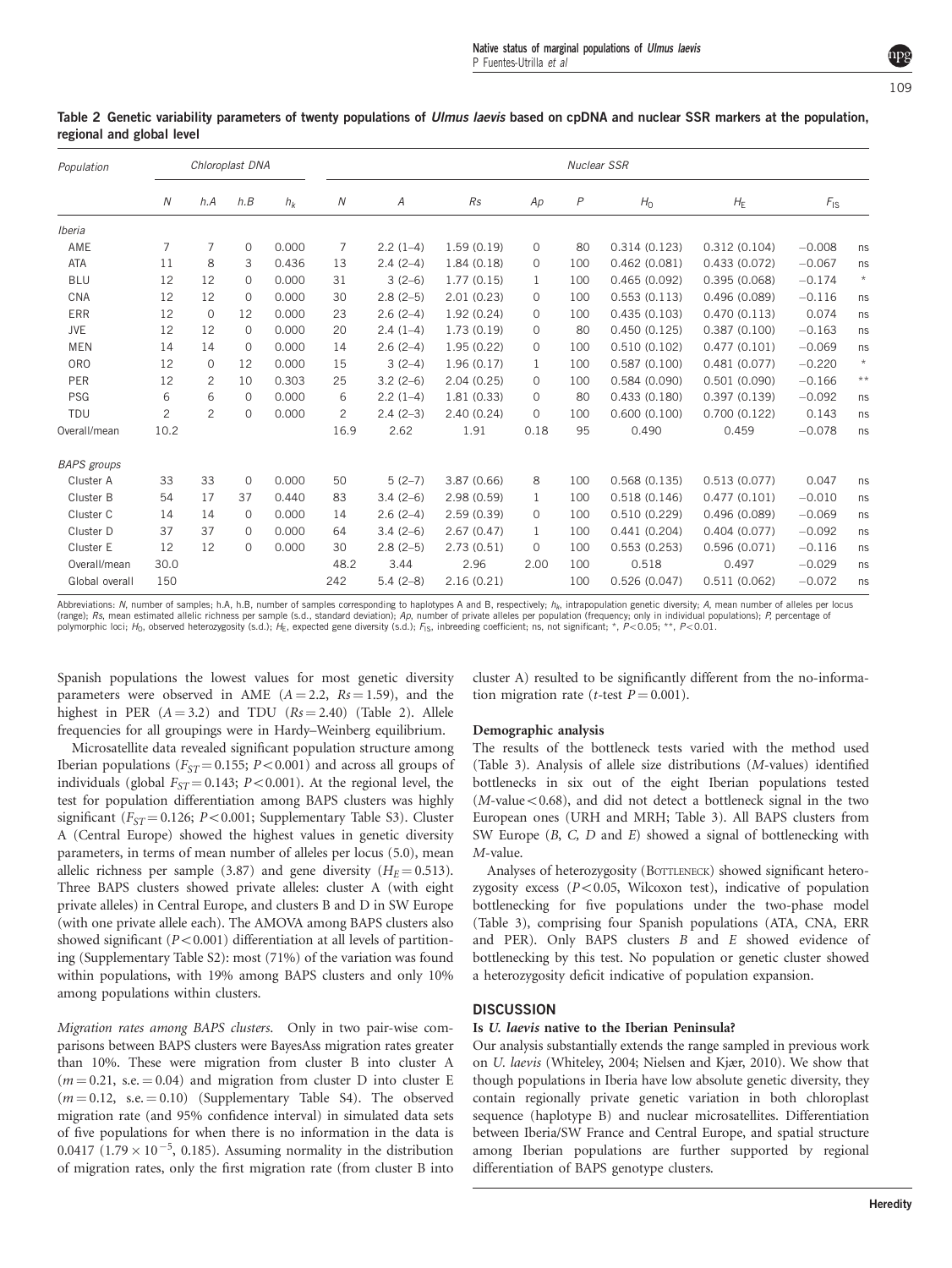| Native status of marginal populations of Ulmus laevis |  |  |                         |  |
|-------------------------------------------------------|--|--|-------------------------|--|
|                                                       |  |  | P Fuentes-Utrilla et al |  |

<span id="page-5-0"></span>

|  | ۰.<br>×<br>$\sim$ |
|--|-------------------|

| Table 3 Summary of population size reduction tests |  |  |  |  |  |
|----------------------------------------------------|--|--|--|--|--|
|----------------------------------------------------|--|--|--|--|--|

| Population       | N  | $\cal M$ | $#$ H exc. | <b>Bottleneck</b> test |           |            | Expansion test |           |        |
|------------------|----|----------|------------|------------------------|-----------|------------|----------------|-----------|--------|
|                  |    |          |            | <b>SMM</b>             | TGM (40%) | <b>IAM</b> | <b>SMM</b>     | TGM (40%) | IAM    |
| <b>ATA</b>       | 13 | 0.717    | 4/5        | 0.0469                 | 0.0313    | 0.0313     | 0.9688         | 0.9844    | 0.9844 |
| <b>BLU</b>       | 31 | 0.558    | 3/5        | 0.5000                 | 0.4063    | 0.1094     | 0.5938         | 0.8906    | 0.9219 |
| CNA              | 30 | 0.549    | 5/5        | 0.0156                 | 0.0156    | 0.0156     | 1.0000         | 1.0000    | 1.0000 |
| <b>ERR</b>       | 23 | 0.925    | 4/5        | 0.1094                 | 0.0469    | 0.0313     | 0.9219         | 0.9688    | 0.9844 |
| JVE              | 20 | 0.604    | 4/5        | 0.1563                 | 0.0625    | 0.0313     | 0.9063         | 0.9688    | 1.0000 |
| <b>MEN</b>       | 14 | 0.525    | 4/5        | 0.0781                 | 0.0781    | 0.0313     | 0.9531         | 0.9531    | 0.9844 |
| <b>ORO</b>       | 15 | 0.590    | 4/5        | 0.5938                 | 0.0781    | 0.0469     | 0.5000         | 0.9531    | 0.9688 |
| PER              | 25 | 0.583    | 5/5        | 0.0313                 | 0.0156    | 0.0156     | 0.9844         | 1.0000    | 1.0000 |
| <b>URH</b>       | 12 | 0.736    | 5/5        | 0.0469                 | 0.0313    | 0.0156     | 0.9688         | 0.9844    | 1.0000 |
| <b>MRH</b>       | 13 | 0.730    | 5/5        | 0.4063                 | 0.0781    | 0.0156     | 0.8906         | 0.9688    | 1.0000 |
| <b>CLUSTER A</b> | 50 | 0.702    | 5/5        | 0.8906                 | 0.0781    | 0.0156     | 0.3125         | 0.9843    | 1.0000 |
| <b>CLUSTER B</b> | 84 | 0.608    | 5/5        | 0.0156                 | 0.0156    | 0.0156     | 0.9844         | 1.0000    | 1.0000 |
| <b>CLUSTER C</b> | 14 | 0.525    | 4/5        | 0.0781                 | 0.0781    | 0.0313     | 0.9531         | 0.9687    | 0.9844 |
| <b>CLUSTER D</b> | 64 | 0.608    | 3/5        | 0.8906                 | 0.5000    | 0.1094     | 0.3125         | 0.6875    | 0.8906 |
| <b>CLUSTER E</b> | 30 | 0.549    | 5/5        | 0.0156                 | 0.0156    | 0.0156     | 1.0000         | 1.0000    | 1.0000 |

Abbreviations: IAM, infinite-alleles model; SMM, stepwise mutation model; TPM (40%), two-phase model with 40% mutations following SMM.

M-statistic [\(Garza and Williamson, 2001](#page-7-0)) averaged among microsatellite loci. Values <0.68 are highlighted in bold; #H exc., fractions of loci showing heterozygosity deficiency (He observed, He observed, He equilibrium) [\(Cornuet and Luikart, 1996\)](#page-7-0); Wilcoxon test P-values for heterozygosity tests considering all microsatellite loci: test for heterozygosity excess (Bottleneck test) and deficit (Expansion test). Significant  $(P<0.05)$  values are highlighted in bold.

Two general explanations exist for this pattern. The first is that Iberian populations of U. laevis represent previously unrecognized native populations. Many widespread temperate trees in the Western Palaearctic show strong longitudinal population structure associated with discrete putative glacial refugia (for example, Petit et al.[, 2002](#page-7-0); [Hampe](#page-7-0) et al., 2003; Magri et al., 2010). In all cases so far studied, each refuge is characterized by private genetic variation, accumulated during glacial advance. In many tree species, and as we find for U. laevis, genetic variants diagnostic of native Iberian populations also extend into southern France, particularly in the west (Petit [et al.](#page-7-0), [2002](#page-7-0); Magri et al., 2010). Iberian populations do not show a simple subset of genetic diversity present in Central Europe, a pattern expected if Iberian populations are recently derived by introduction from this source [\(Stone and Sunnucks, 1993](#page-8-0)). Furthermore, the only significant recent migration detected is from southwestern Europe into Central Europe, and not the other way around. Unless we posit that the Iberia-specific genetic variation evolved rapidly since an introduction (and this is unlikely due to the low mutation rate of cpDNA (Clegg et al.[, 1994](#page-7-0))), the genetic diversity observed in Iberian populations is not compatible with introduction from Central Europe.

A second possible explanation is that Iberian populations are the result of one or more introductions from alternative, genetically divergent, sources within the native range of U. laevis ([Figure 1](#page-1-0)) that harbour genotypes differing from those in Central Europe. In contrast to many European trees, U. laevis is absent from Italy, which can thus be discounted as a possible source. White elm is native to the Balkans, which could thus represent a possible source. However, previous work by [Whiteley \(2004\)](#page-8-0) indicates that this region is occupied by a different haplotype, C, also present in Russia. In the absence of an Italian refuge for U. laevis, the Balkans are also the most likely refugial origin of the Central European populations sampled in our study and fixed for chloroplast haplotype A. Both lines of reasoning argue against a Balkan origin for Iberian populations, but cannot absolutely exclude this possibility. Further sampling of Balkan populations is required to test this hypothesis.

Regardless of their origin, demographic analyses also argue against recent introduction of Iberian populations. Populations and BAPS clusters from Spain and southwestern France show a more consistent bottleneck signature in allele-size distributions than in heterozygosity excess. This in turn suggests that underlying demographic effects lasted for several generations, rather than being recent phenomena ([Garza and Williamson, 2001](#page-7-0); [Williamson-Natesan, 2005\)](#page-8-0). It is possible for introduced populations to carry with them demographic signatures from their source population(s)—but only where the introduction comprises relatively large numbers of individuals (for example, Stone et al.[, 2007\)](#page-8-0). There is no historical evidence for any large-scale transport of white elm (in contrast, for example, to Field elm Ulmus minor; Gil et al.[, 2004\)](#page-7-0). We suggest that the bottleneck signatures in Iberian populations reflect natural population fragmentation associated with Holocene expansion of more xeric habitats in Iberia, rather than impacts of recent introduction for gardening as suggested by [Navarro and Castroviejo \(1993\)](#page-7-0), and for which no documentary evidence exists. Associated genetic drift could explain the lower allelic richness observed in southwestern Europe compared with Central Europe, where more suitable climatic conditions promote larger population sizes. In contrast, recent bottlenecks detected by heterozygosity excess in half of the Spanish populations, in Central Europe (URH) and in the Netherlands (Nielsen and Kjaer, 2010) may have resulted from intense and historically recent anthropogenic landscape transformation (Valbuena-Carabaña et al., 2010).

Palaeobotanic and modelling evidence are also congruent with the native status hypothesis of U. laevis. Palaeobotanical records show the presence of Ulmus in the Iberian Peninsula since the Miocene and throughout the Pleistocene and Holocene (López, 2000), proving that Iberia was a glacial refuge for Ulmus. Unfortunately, U. minor, U. glabra and U. laevis wood (Schweingrüber, 1990) and pollen (Stafford, 1994) cannot be distinguished. Fossil macro-remains such as fruits or leaves discriminate between elm species, but unfortunately these are very rare (García-Amorena et al., 2008). Iberia has also been determined to be a glacial refugia for the three elm species by climatic modelling ([Svenning](#page-8-0) et al., 2008). The combination of palaeoecology,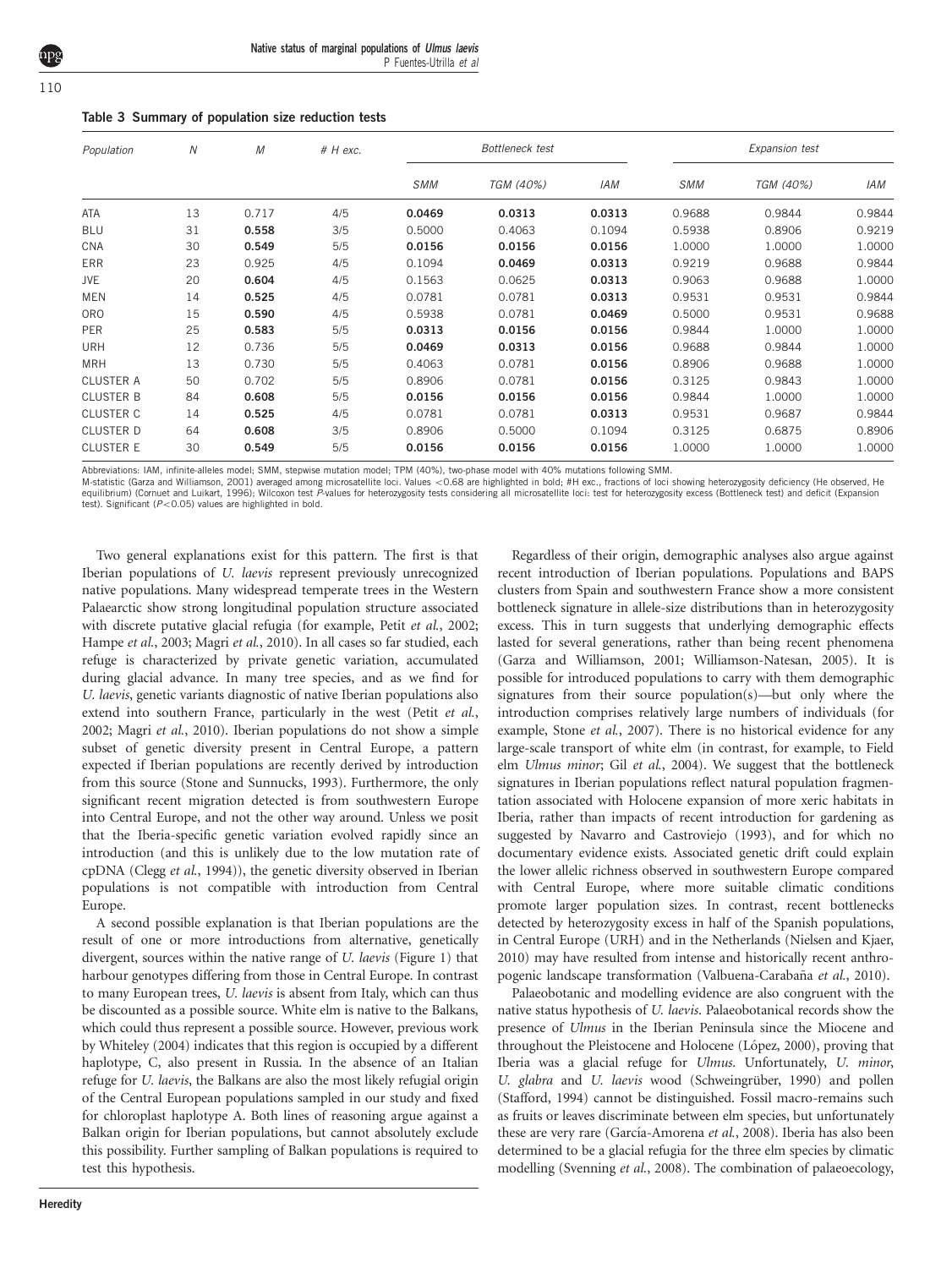phylogeography and species distribution modelling have a great potential to inform each other, as they provide complementary information, and have helped interpret glacial refuge for several tree species in Iberia (Rodfiguez-Sánchez et al., 2010).

Assuming that Iberia acted as a glacial refugium, the phylogeographic pattern observed in U. laevis is similar to those observed in other widely distributed, non-cultivated, European tree taxa (that is, Petit et al.[, 2002](#page-7-0); Magri et al.[, 2006](#page-7-0)). Before U. laevis, other tree taxa previously considered introduced in the Iberian peninsula have been proven to be native by the use of genetic markers, like chestnut [\(Fineschi](#page-7-0) et al., 2000), olive (Breton et al.[, 2006](#page-7-0)), stone pine [\(Vendramin](#page-8-0) et al., 2008). The latter, like U. laevis, showed very little genetic diversity across its broad Mediterranean range. Although in these species ancient cultivation by humans may have justified some doubts about their native status, this has never been the case for U. laevis, which has been considered introduced in the absence of any historical evidence solely due to its rarity in Iberia. In contrast, the genetic data presented in this study provide evidence that U. laevis populations in SW Europe are more likely to be native.

# Regional variation in population structure

Our results ( $F_{\text{ST}}$  AMOVA and BAPS clusters) show significant genetic differentiation within Iberia, and between Central and SW Europe, but genetic homogeneity within Central Europe. Similarly, [Whiteley](#page-8-0) [\(2004\)](#page-8-0) found no differentiation among five Central and North Eastern European populations of U. laevis, but significant differentiation between these populations and each of southwestern France and Finland. Genetic differentiation is frequently higher within natural than introduced populations [\(Bossdorf](#page-7-0) et al., 2005), but reduced gene flow between recently established populations can also cause genetic subdivision where no differentiation is found in the centre of a species' range ([Stone and Sunnucks, 1993\)](#page-8-0). Population substructure alone is thus agnostic on the introduced versus native status of U. laevis. However, if Iberian populations are considered native, differentiation among them may be significant for conservation and management of regional diversity.

Whatever its cause, the small size of Iberian populations of U. laevis together with self-incompatibility make this species particularly susceptible to population bottlenecks and associated genetic drift (Nielsen and Kjaer, 2010). The greatest risk faced by U. laevis in Iberia is the on-going fragmentation and small size of its populations. In Spain, we only found U. laevis in 53 locations, 21 (40%) comprising just one or two isolated individuals. Similarly, in South France U. laevis appears in groups of trees or scattered individuals found in just nine sites ([Timbal and Collin, 1999\)](#page-8-0). Human disruption of riparian habitats, by agriculture, sand and gravel mining, hydrological control of rivers and urbanization, are the greatest threats to these U. laevis populations ([Collin, 2003\)](#page-7-0). An example of the latter is the population of Palazuelos de Eresma (PER). This stand has lost 22% of its mature elms (28 of 130) in the last 5 years while being transformed into a golf course and urban complex. Tardajos de Duero (TDU) has also experienced severe recent population size reduction, from several individuals [\(Segura, 1973\)](#page-7-0) to just two trees when sampled in 2005.

In Spain and South France, white elm populations occupy a total area of  $\langle 10 \text{ km}^2$ . These severely fragmented populations also show a continuous decline in area, quality of habitat and number of mature individuals. Following the IUCN Red List criteria ([IUCN, 2001\)](#page-7-0), if U. laevis is considered native in Iberia it should be considered as critically endangered  $(B2ab(iii+v))$ . However, as a presumed alien species in Iberia, U. laevis currently remains excluded from the Red List of Spanish Vascular Flora ([VVAA, 2000\)](#page-8-0). Within the European Union, the Habitat and Species Directive (Council Directive 92/43/ EEC) established the list of natural habitat types of community interest for which special areas of conservation (Natura 2000 network) have been designated since 1992. Although habitat 91F0 (Section 91) of the Directive set up the basic framework for the conservation of populations of U. laevis in Central and Eastern Europe, none of the prioritized habitats listed for Mediterranean deciduous forests (Section 92, Annex I) supports conservation of U. laevis in the Iberian Peninsula and southwestern France. Inclusion of a species in these lists is a de facto prerequisite for direct action towards population protection or restoration [\(Mace, 2004\)](#page-7-0). We argue that the balance of evidence now supports inclusion of U. laevis in the Iberian Red List, and initiation of associated regional conservation measures. At the habitat level, native status for Iberian white elm would strengthen the argument for inclusion of Mediterranean riparian forests with U. laevis under Section 92 of the Directive. Unless effective action is taken immediately, the issue will become moot because there will be no Iberian populations left to conserve.

We propose the definition of evolutionary significant units, and of management units within these ([Moritz, 2002](#page-7-0)), for U. laevis conservation (Supplementary Information). The wide range of in situ and ex situ conservation measures suggested for U. laevis by Collin et al. [\(2004\)](#page-7-0) should be based on the proposed management units. Efforts should focus on augmentation of remnant populations and, where possible, introduction to suitable riparian environments to facilitate connectivity among existing populations. Populations with very low numbers of adult trees (that is, PSG and TDU) could be increased with seedlings from larger populations within the same management unit to minimize risks of inbreeding depression ([Moritz,](#page-7-0) [1999\)](#page-7-0) and maintaining their evolutionary potential.

Although susceptible to Dutch elm disease, U. laevis is far less attractive to elm bark beetles transmitting Dutch elm disease than U. minor [\(Webber, 2000\)](#page-8-0), and in many Central European rivers has replaced the latter as the most common elm species following Dutch elm disease pandemics (although with much lower population sizes) [\(Mackenthum, 2004](#page-7-0)). As long as the insect vectors do not change their feeding preferences, the genetic resources of U. laevis are not really endangered by Dutch elm disease. After the great losses suffered by U. minor in the last decades, and with other riparian trees currently declining due to other fungal diseases (i.e., alder, Alnus glutinosa; [Solla](#page-7-0) et al.[, 2010\)](#page-7-0), conservation and promotion of U. laevis can be very valuable for the restoration and preservation of SW European riparian ecosystems.

#### **CONCLUSIONS**

Our data shows that Iberian populations of U. laevis, traditionally considered non-native and of no conservation interest, are genetically distinct from populations in Central Europe and may represent relict populations of an Iberian glacial refuge. This phylogeographic pattern would be in accordance with those observed in other European tree taxa (Petit et al.[, 2002; Magri](#page-7-0) et al., 2006). Therefore, attending to our genetic data, and to historic and palaeobotanic evidence, we consider it is much more likely that Iberian populations of U. laevis are native rather than introduced. Should this native status be confirmed by a larger scale study, it would represent a rare addition of a new tree species to Flora ibérica, and it would also corroborate native status for U. laevis in South France, as proposed by [Timbal and Collin \(1999\).](#page-8-0) Nevertheless, these populations require immediate and appropriate management measures for the protection of existing individuals and of the species genetic resources they represent.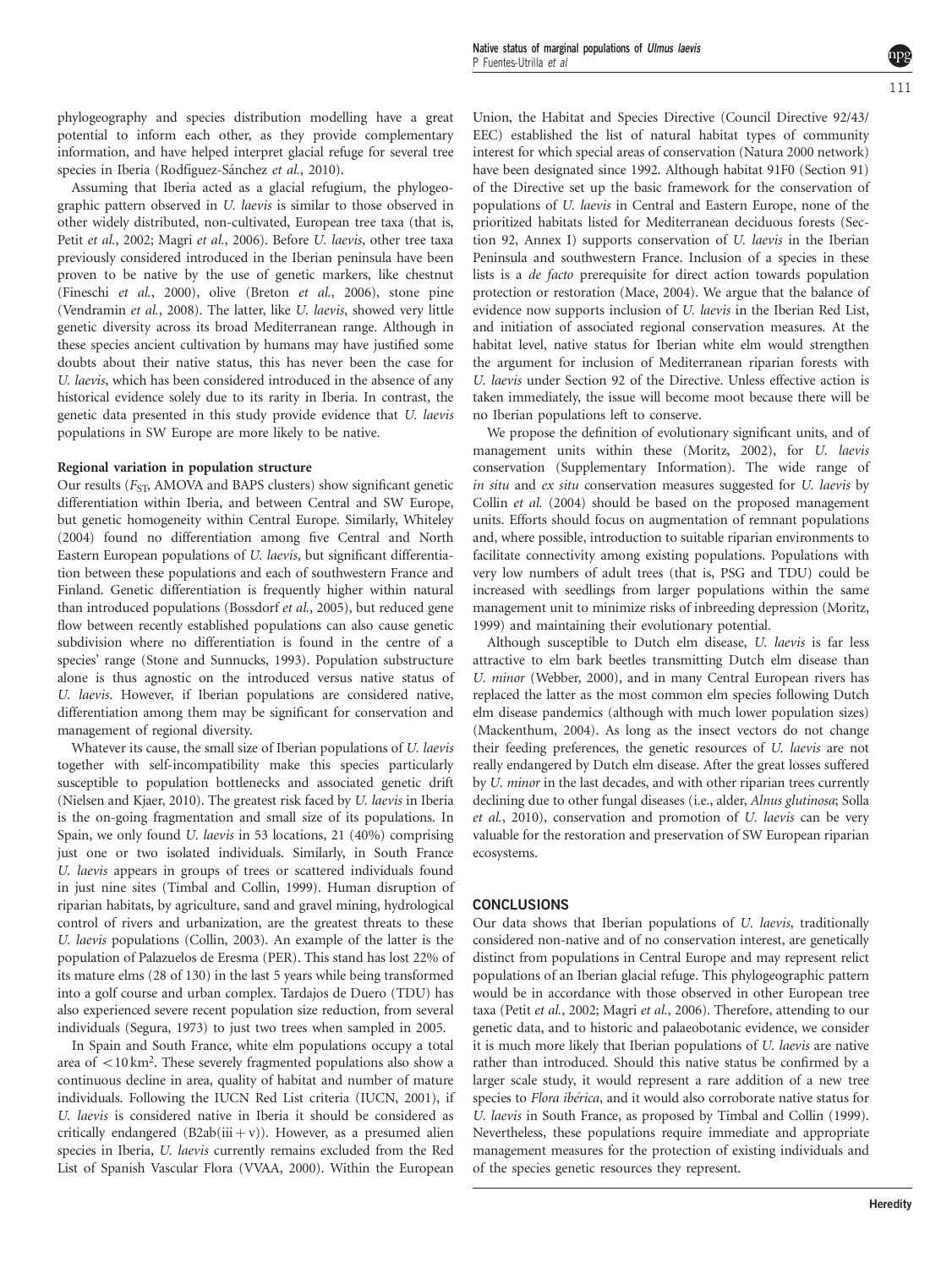# <span id="page-7-0"></span>DATA ARCHIVING

Chloroplast sequences were deposited in GenBank: accession numbers KF515559–KF515566. Genotype data were deposited in the Dryad repository: [doi:10.5061/dryad.2r6m4](http://dx.doi.org/doi:10.5061/dryad.2r6m4).

#### CONFLICT OF INTEREST

The authors declare no conflict of interest.

#### ACKNOWLEDGEMENTS

We thank HM Heybroek, E Collin, RA Ennos, and EA Gill for valuable comments on the manuscript, and E González, ML Hollingsworth and A Clarke for technical support. This work was supported by the Dirección General para la Biodiversidad (MMARM, Spain). PF-U. was supported with a FPI scholarship co-funded by the Consejería de Educación (Comunidad de Madrid) and the European Social Fund. MV was supported with a PIF scholarship from the Technical University of Madrid. In memoriam of Margarita Burón Barrio to whom the SECBP owes so much.

- Anderson LL, Hu FS, Paige KN (2011). Phylogeographic history of white spruce during the last glacial maximum: uncovering cryptic refugia. J Hered 102: 207-216.
- Bossdorf O, Auge H, Lafuma L, Rogers W, Siemann E, Prati D (2005). Phenotypic and genetic differentiation between native and introduced plant populations. Oecologia  $144.1 - 11$
- Breton C, Tersac M, Bervillé A (2006). Genetic diversity and gene flow between the wild olive (oleaster, Olea europaea L.) and the olive: several Plio-Pleistocene refuge zones in the Mediterranean basin suggested by simple sequence repeats analysis. J Biogeogr 33: 1916–1928.
- Ceballos L (1966). Mapa forestal de España, escala 1:400.000. Dirección General de Montes, Caza y Pesca Fluvial: Madrid, Spain.
- Channell R, Lomolino MV (2000). Dynamic biogeography and conservation of endangered species. Nature 403: 84-86.
- Clegg MT, Gaut BS, Learn GH, Morton BR (1994). Rates and patterns of chloroplast DNA evolution. Proc Natl Acad Sci USA 91: 6795–6801.
- Collin E (2003). EUFORGEN Technical Guidelines for genetic conservation and use for European white elm (Ulmus laevis). International Plant Genetic Resources Institute (IPGRI): Rome, Italy.
- Collin E, Rusanen M, Ackzell L, Bohnens J, Aguiar DA, Diamandis S et al. (2004). Methods and progress in the conservation of elm genetic resources in Europe. Invest Agra-Sist R 13: 261–272.
- Comps B, Gomory D, Letouzey J, Thiébaut B, Petit RJ (2000). Diverging trends between heterozygosity and allelic richness during postglacial colonization in the European beech. Genetics 157: 389–397.
- Corander J, Sirén J, Arjas E (2008). Bayesian spatial modeling of genetic population structure. Computation Stat 23: 111-129.
- Cornuet JM, Luikart G (1996). Description and power analysis of two tests for detecting recent population bottlenecks from allele frequency data. Genetics 144: 2001–2014.
- Di Rienzo A, Peterson AC, Garza JC, Valdes AM, Slatkin M, Freimer NB (1994). Mutational processes of simple-sequence repeat loci in human populations. PNAS 91: 3166–3170.
- Decocq G, Bordier D, Wattez JR, Racinet P (2004). A practical approach to assess the native status of a rare plant species: the controverse of Buxus sempervirens L. in northern France revisited. Plant Ecol 173: 139–151.
- Demesure B, Sodzi N, Petit RJ (1995). A set of universal primers for amplification of polymorphic noncoding regions of mitochondrial and chloroplast DNA in plants. Mol Ecol 4: 129–131.
- Dumolin S, Demesure B, Petit RJ (1995). Inheritance of chloroplast and mitochondrial genomes in pedunculate oak investigated with an efficient PCR method. Theor Appl Genet 91: 1253–1256.
- Fineschi S, Taurchini D, Villani F, Vendramin GG (2000). Chloroplast DNA polymorphism reveals little geographical structure in Castanea sativa Mill. (Fagaceae) throughout southern European countries. Mol Ecol 9: 1495-1503.
- García-Amorena I, Morla C, Rubiales JM, Gómez-Manzaneque F (2008). Taxonomic composition of the Holocene forests or the northern coast of Spain, as determined from their macroremains. Holocene 18: 819–829.
- Garza JC, Williamson EG (2001). Detection of reduction in population size using data from microsatellite loci. Mol Ecol 10: 305-318.
- Gil L, Fuentes-Utrilla P, Soto A, Cervera MT, Collada C (2004). English elm is a 2,000 year-old Roman clone. Nature 431: 1053-1053.
- Goudet J (2001). FSTAT, a program to estimate and test gene diversities and fixation indices (version 2.9.3). Available from. [http://www2.unil.ch/popgen/softwares/](http://www2.unil.ch/popgen/softwares/fstat.htm) [fstat.htm](http://www2.unil.ch/popgen/softwares/fstat.htm)last succesful access March 2007). Updated from: Goudet J, 1995. FSTAT (vers. 1.2): a computer program to calculate F-statistics. J Hered 86: 485–486
- Hampe A, Arroyo J, Jordano P, Petit RJ (2003). Rangewide phylogeography of a birddispersed Eurasian shrub: contrasting Mediterranean and temperate glacial refugia. Mol Ecol 12: 3415–3426.
- Heuertz M, Fineschi S, Anzidei M, Pastoreli R, Salvini D, Paule L et al. (2004). Chloroplast DNA variation and postglacial recolonization of common ash (Fraxinus excelsior L.) in Europe. Mol Ecol 13: 3437-3452.
- Hewitt GM (2004). Genetic consequences of climatic oscillations in the Quaternary. Phil Trans R Soc B 359: 183–195.
- Hooke JM (2006). Human impacts on fluvial systems in the Mediterranean region. Geomorphology 79: 311–335.
- Huntley B, Birks HJB (1983). An Atlas of Past and Present Pollen Maps for Europe: 0-13,000 Years Ago. Cambridge University Press: Cambridge, UK.
- IUCN (2001). IUCN Red List Categories and Criteria: Version 3.1. IUCN Species Survival Commission: Gland – Cambridge.
- Jalas J, Suominen J (1999). Ulmus laevis (Ulmaceae). Atlas Florae Europaeae Database. Finnish Museum of Natural History. available at, [http://www.fmnh.helsinki.fi/english/](http://www.fmnh.helsinki.fi/english/botany/afe/) [botany/afe/](http://www.fmnh.helsinki.fi/english/botany/afe/)Last access: August 2007
- Kelly A, Charman DJ, Newnham RM (2010). A Last Glacial Maximum pollen record from Bodmin Moor showing a possible cryptic northern refugium in southwest England. J Quat Sci 25: 296–308.
- King RA, Ferris C (1998). Chloroplast DNA phylogeography of Alnus glutinosa (L.) Gaertn. Mol Ecol 7: 1151–1161.
- Lapeyrouse P (1813). Histoire abrégée des plantes des Pyrénées et ininéraire des botanistes dans ces montagnes. L'Imprimerie de Bellegarrigue: Toulouse.
- López RA (2000). Paleobotánica de los olmos. In: Gil L, Solla A, Iglesias S (eds) Los olmos ibéricos. Conservación y mejora frente a la grafiosis, Organismo Autónomo Parques Nacionales: Madrid pp 49–68.
- Mace GM (2004). The role of taxonomy in species conservation. Phil Trans R Soc B 359: 711–719.
- Mackenthum GL (2004). The role of *Ulmus laevis* in German floodplain landscapes. Invest Agra-Sist R 13: 55–63.
- Magri D, Vendramin GG, Comps B, Dupanloup I, Geburek T, Gomory DSA et al. (2006). A new scenario for the Quaternary history of European beech populations: palaeobotanical evidence and genetic consequences. New Phytol 171: 199-221.
- Maliouchenko O, Palmé AE, Bounamici A, Vendramin GG, Lascoux M (2007). Comparative phylogeography and population structure of European Betula species, with particular focus on B. pendula and B. pubescens. J Biogeogr 34: 1601–1610.
- Moritz C (1999). Conservation units and translocations: strategies for conserving evolutionary processes. Hereditas 130: 217-228.
- Moritz C (2002). Strategies to protect biological diversity and the evolutionary processes that sustain it. Syst Biol 51: 238-254.
- Navarro C. Castroviejo S (1993). Ulmus. In: Castroviejo et al. (eds) Flora Iberica Vol. III: Plumbaginaceae (partim)-Capparaceae, Real Jardín Botánico. CSIC: Madrid, pp 244–248.
- Newton AC, Allnutt TR, Gillies ACM, Lowe AJ, Ennos RA (1999). Molecular phylogeography, intraspecific variation and the conservation of tree species. Trends Ecol Evol 14: 140–145.
- Nielsen LR, Kjær ED (2010). Fine-scale gene flow and genetic structure in a relic Ulmus laevis population at its northern range. Tree Genet Genomes 6: 643-649.
- Pastor P (1853). Diagnóstico agrícola sobre la provincia de AsturiasMemoria de la Real Academia de Ciencias de Madrid1, (parte 3) Madrid, Spains.
- Peakall R, Smouse PE (2006). GENALEX 6: genetic analysis in Excel. Population genetic software for teaching and research. Mol Ecol Notes 6: 288-295.
- Petit RJ, Csaikl UM, Bordacs S, Burg K, Coart E, Cottrell J et al. (2002). Chloroplast DNA variation in European white oaks: phylogeography and patterns of diversity based on data from over 2600 populations. Forest Ecol Manag 156: 5-26.
- Pons O, Petit RJ (1995). Estimation, variance and optimal sampling of gene diversity. Theor Appl Genet 90: 462-470.
- Pons O, Petit RJ (1996). Measuring and testing genetic differentiation with ordered versus unordered alleles. Genetics 144: 1237–1245.
- Postigo-Mijarra JM, Gómez-Manzaneque F, Morla C (2008). Survivial and long-term maintanence of tertiary trees in the Iberian Peninsula during the Pleistocene: first record of Aesculus L. (Hippocastanaceae) in Spain. Veg Hist Archaebot 17: 351–364.
- Pritchard JK, Wen W (2003). Documentation for structure software: Version 2. Department of Human Genetics, University of Chicago (USA). Available at, [http://pritch.bsd.uchi](http://pritch.bsd.uchicago.edu/software/structure2_1.html)[cago.edu/software/structure2\\_1.html](http://pritch.bsd.uchicago.edu/software/structure2_1.html) (last visit Nov 2011).
- Pritchard JK, Stephens M, Donnelly P (2000). Inference of population structure using multilocus genotype data. Genetics 155: 945–959.
- Rendell S, Ennos RA (2003). Chloroplast DNA diversity of the dioecious European tree Ilex auifolium L. (English holly). Mol Ecol 12: 2681–2688.
- Rodfíguez-Sánchez F, Hampe A, Jordano P, Arroyo J (2010). Past tree range dynamics in the Iberian Peninsula inferred through phylogeography and plaeodistribution modelling: A review. Rev Palaeobot Palyno 162: 507–521.
- Ruiz de la Torre J (1971). Árboles y arbustos de la España Peninsular, 1st edn. ETSI de Montes: Madrid, Spain.
- Ruiz-Guajardo JC, Schnabel A, Ennos RA, Preuss S, Otero-Arnaiz A, Stone GN (2010). Landscape genetics of the key African acacia species Senegalia mellifera (Vahl)—the importance of the Kenyan Rift Valley. Mol Ecol 19: 5126-5139.
- Schweingrüber FH (1990). Anatomy of EuropeanWoods. Ed Swiss Federal Institute for Forest, Snow and Landscape Research, Bern.
- Segura A (1973). De la flora soriana y circumsoriana. Pirineos 109: 35–49.
- Solla A, Pérez-Sierra A, Corcobado T, Haque MM, Diez JJ, Jung T (2010). Phytophthora alni on Alnus glutinosa reported for the first time in Spain. Plant Pathology 59: 798.
- Stafford PJ (1995). The Northwest European pollen flora. Ulmaceae. Rev Palaeobot Palyno 88: 25–46.